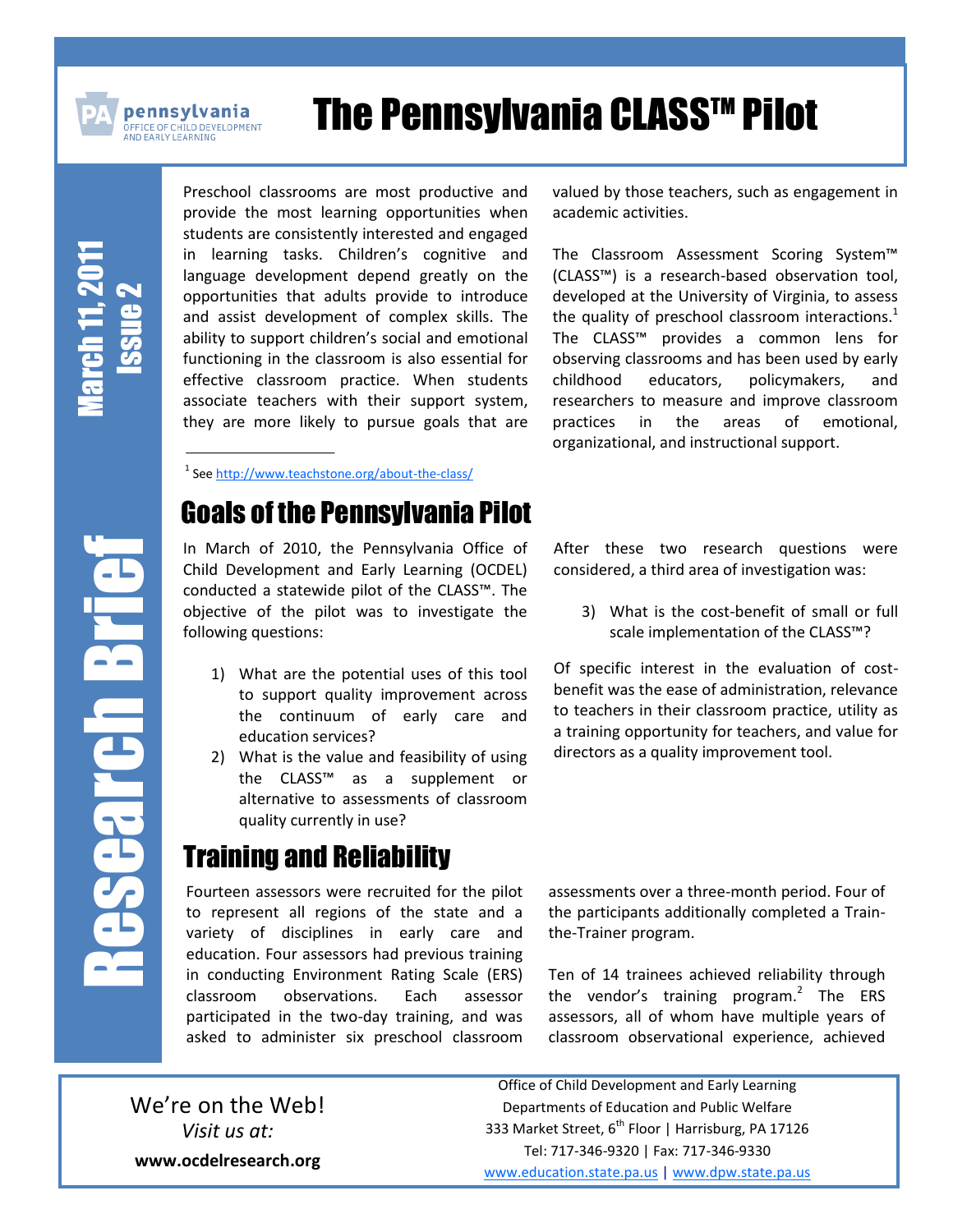# Training and Reliability continued…

Table 1: Number of CLASS™ assessors by ECE discipline and region

|                               | Central | <b>NE</b> | <b>NW</b> | SC  | SE | <b>SW</b> | Total |
|-------------------------------|---------|-----------|-----------|-----|----|-----------|-------|
| Early Childhood Mental Health |         |           |           |     |    |           |       |
| Early Education Resources/TA  |         |           | $1.5\,$   |     |    | 0.5       |       |
| Early Intervention            |         |           |           |     |    |           |       |
| <b>ERS Assessor</b>           |         | 0.5       |           | 0.5 |    |           | 4     |
| Preschool Program Specialist  |         |           |           |     |    |           | 3     |
| Total                         |         | 1.5       | 3.5       | 2.5 |    | 3.5       | 14    |

Note: Assessors which spanned two regions were counted 0.5 in each.

CLASS™ reliability without difficulty. Assessors not reaching reliability tended to score programs slightly higher in all areas than those who had reached reliability. Assessors who were considered not reliable found working with a reliable assessor helpful. If implementing the program systematically, OCDEL would require reliability for all assessors.

Preschool providers were randomly sampled across all active STAR 3 and 4 child care centers. The sample was stratified by region to ensure uniform coverage across the commonwealth. $3$  OCDEL is grateful to all programs for agreeing to participate and for providing classroom access to visiting assessors. Ninety-two assessments were conducted for the pilot; seventy-three were completed by assessors who met reliability standards.

available for use during reliability testing, along with notes sheets, and a help number. Only data from reliable assessors is used in statistical reporting.

 $3$  All statistical findings are reported as unweighted statistics; results are consistent with weighted analysis.

## Pilot Results

The ten dimensions of the assessment are each rated on a scale from one through seven, and are organized into three domains: Emotional Support, Classroom Organization, and Instructional Support. Table 2 presents pilot outcome results. Classrooms tended to score highest on Emotional Support in the classroom (5.76), indicating that most classrooms were pleasant for children and teachers. Classrooms in the pilot also scored high on Classroom Organization (5.06), indicating that classroom activities typically provided learning opportunities during transitions, and children knew where they were supposed to be and what they should be doing.

Table 2: PA CLASS™ pilot dimension simple statistics

|                                       | Mean | Std Dev | Min  | Max  |
|---------------------------------------|------|---------|------|------|
| <b>Emotional Support</b>              | 5.76 | 0.84    | 3.13 | 7.00 |
| Negative Climate (Reversed)           | 6.50 | 0.66    | 4.50 | 7.00 |
| Positive Climate                      | 5.96 | 1.05    | 2.75 | 7.00 |
| <b>Teacher Sensitivity</b>            | 5.41 | 1.07    | 2.75 | 7.00 |
| <b>Regard to Student Perspectives</b> | 5.11 | 1.11    | 2.00 | 7.00 |
| <b>Classroom Organization</b>         | 5.06 | 1.02    | 2.67 | 6.92 |
| <b>Behavior Management</b>            | 5.35 | 1.22    | 2.33 | 7.00 |
| Productivity                          | 5.18 | 1.14    | 3.00 | 7.00 |
| <b>Instructional Learning Formats</b> | 4.61 | 1.16    | 1.50 | 7.00 |
| <b>Instructional Support</b>          | 3.65 | 1.13    | 1.50 | 6.33 |
| Language Modeling                     | 3.80 | 1.20    | 1.75 | 6.50 |
| <b>Quality of Feedback</b>            | 3.68 | 1.21    | 1.50 | 6.00 |
| <b>Concept Development</b>            | 3.49 | 1.21    | 1.25 | 6.75 |

Notes: N=73; Negative Climate is reversed so higher scores reflect an absence of negativity.

<sup>&</sup>lt;sup>2</sup> Reliability is reached by scoring 80% or more either correctly or within one of the master codes. The CLASS™ manual is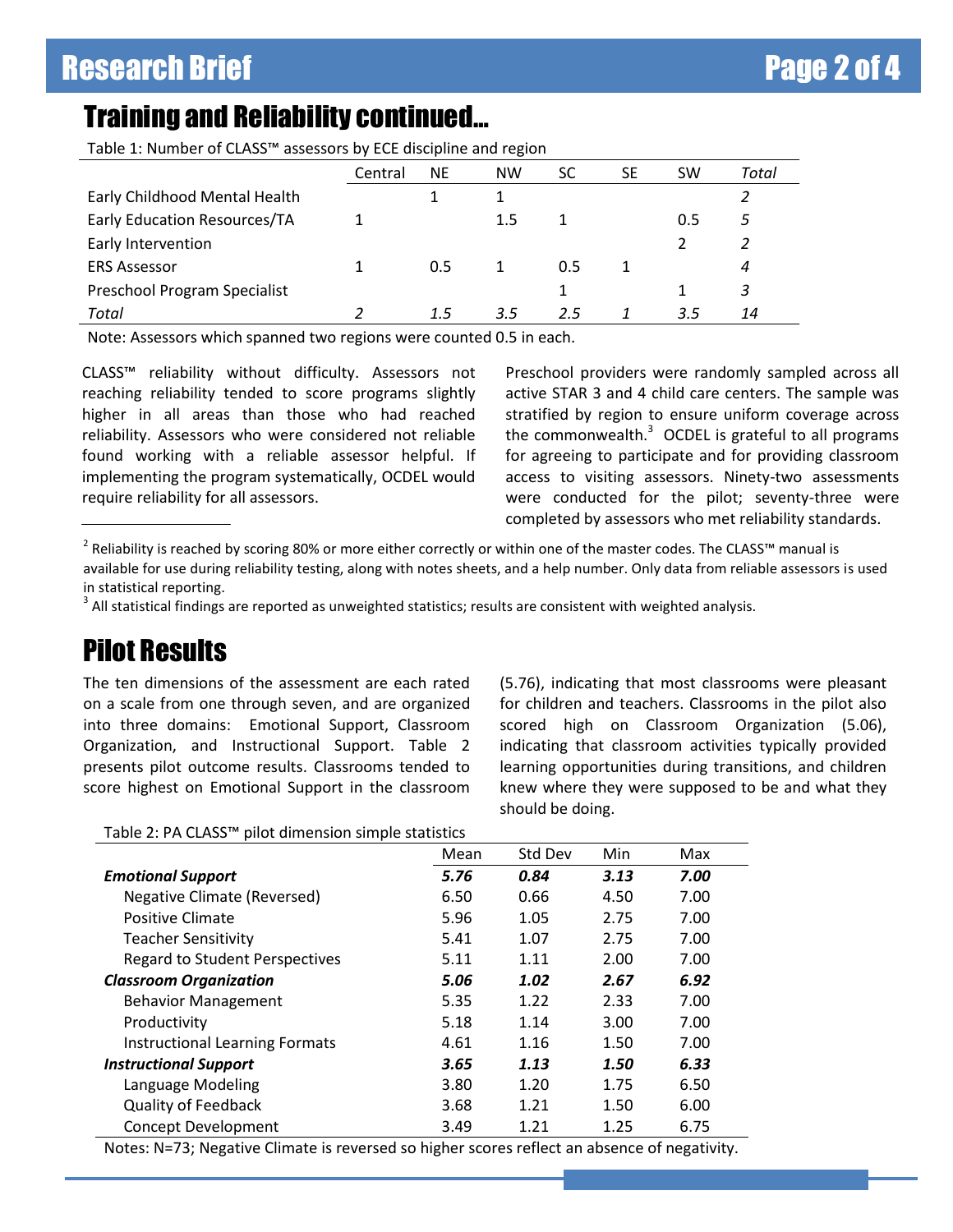#### Pilot Results continued…

Classrooms tended to score lowest on Instructional Support (3.65), suggesting that teachers were missing opportunities to scaffold learning for children, to extend and deepen the meaning of daily activities, and

#### Assessor and Provider Feedback

Assessors provided feedback on the training and use of the CLASS™. Many assessors found that training to reliability was stress inducing. Assessors deemed not reliable felt they benefited from working with those who were reliable and staying rooted in the book<sup>4</sup>. They also felt that it was easier to assess someone unknown rather than someone whose habits were known.

Feedback on the use of the assessment included suggestions for using the tool in conjunction with the ERS and/or Technical Assistance (TA). Program specialists and ERS Assessors would be ideal candidates for receiving the CLASS™ training and incorporate it to provide rich, detailed language to enhance understanding and vocabulary. No classroom reached a 7 in any of the three dimensions of Instructional Support and scores ranged as low as 1.25.

into their ongoing Continuous Quality Improvement (CQI) activities. Other suggestions for future use of the CLASS™ include targeted professional development, tying the CLASS™ to child outcomes to inform instruction and care, and using the CLASS™ as a teaching tool in higher education.

Assessment results were shared with all participating providers. Providers were positive toward the CLASS™ and found it to be informative and helpful. Most directors wanted more information about CLASS™ such as how they can apply the findings into a plan for quality improvement.

<sup>4</sup> "Classroom Assessment Scoring System Manual Pre-K" by Robert Pianta, Karen M. La Paro, and Bridget K. Hamre

# National Trends and State QRIS

Pennsylvania's pilot of the CLASS™ follows national trends<sup>5</sup>, scoring high to low on emotional support, classroom organization, and instructional support, respectively. Studies using CLASS™ have found that children are typically exposed to emotional support at the high end of the mid-range and classroom organization is typically located in the mid-range. In contrast to findings on emotional support and classroom organization, students are typically exposed to lower quality instructional supports in early childhood classrooms.

Across all rated items, STAR 4 classrooms were found to score slightly higher than STAR 3 classrooms. This relationship supports the use of CLASS™ and Keystone STAR ratings as valid measures of program quality. Although STAR 4 centers scored higher across all CLASS™ dimensions, the relative strengths of subscales were different between STAR 3 and 4 providers. Behavior Management and Productivity were higher than Teacher Sensitivity and Regard for Student Perspectives in STAR 4 centers, which was reversed in STAR 3 centers. This inversion of relative strengths may reflect chance variation, or may indicate something important about what is encouraged to facilitate quality at those different levels. Further use may help identify Professional Development to drive consistency across all STAR levels.

<sup>&</sup>lt;sup>5</sup> Hamre, B.K. & Pianta, R. C. (2007). Learning opportunities in preschool and early elementary classrooms. In R.C. Pianta, M. J. Cox, and K. Snow (Eds.), *The new American elementary school* (pp. 49-84). Baltimore: Paul H. Brookes.